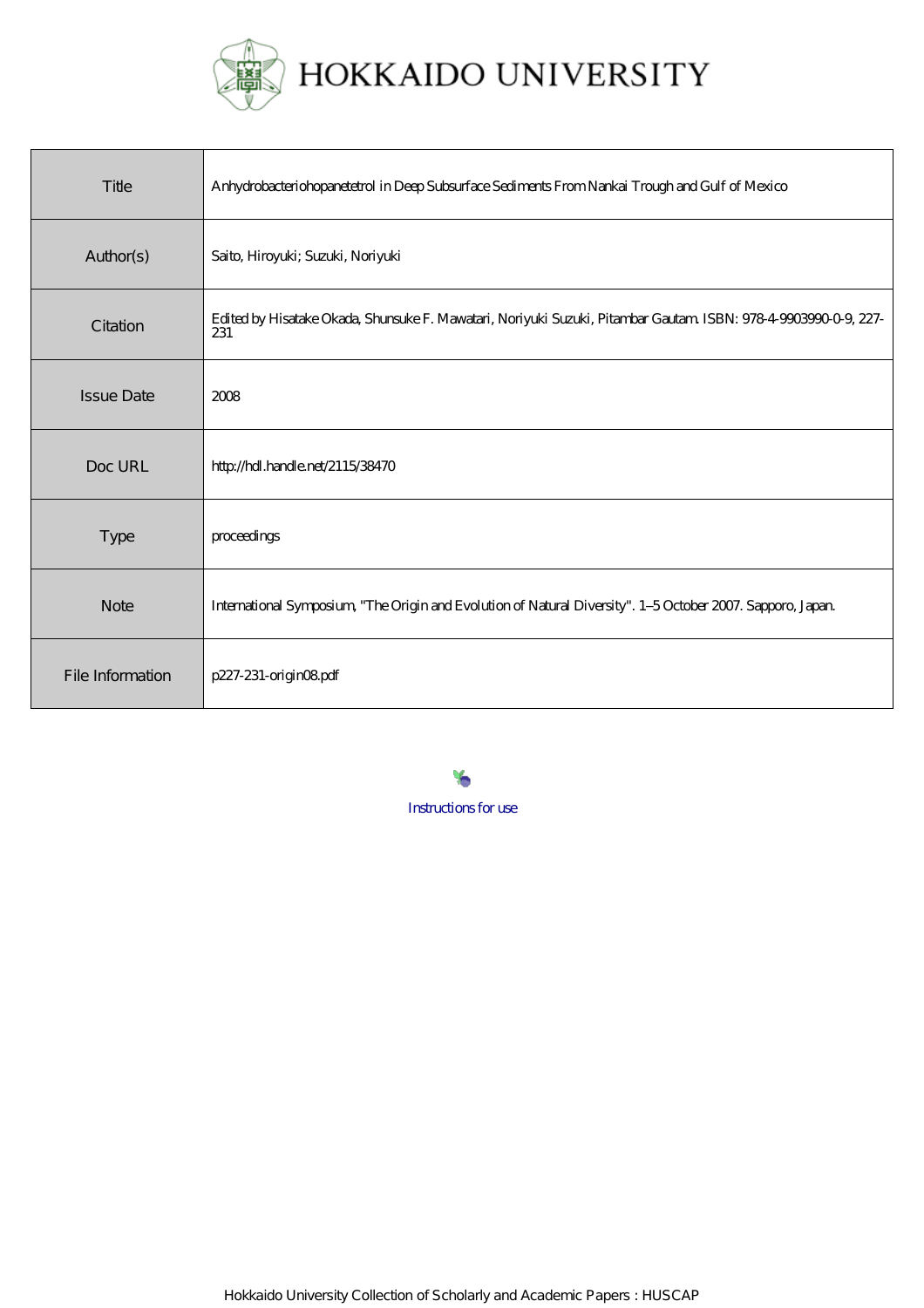# **Anhydrobacteriohopanetetrol in Deep Subsurface Sediments From Nankai Trough and Gulf of Mexico**

Hiroyuki Saito\* and Noriyuki Suzuki

*Department of Natural History Sciences, Faculty of Science, Hokkaido University, Sapporo 060-0810, Japan*

## **ABSTRACT**

32,35-Anhydrobacteriohopanetetrol (anhydroBHT) is the most abundant hopanol in sediments from ODP Leg 190, Nankai Trough and IODP Exp. 308, Gulf of Mexico. Dehydration and cyclization of polyfunctionalized hopanol side chain have been proposed as the major process for the formation of anhydroBHT. The concentrations of anhydroBHT in these sediments are considerably higher than bacteriohopanetetrol which is common and abundant hopanol in many of eubacteria. AnhydroBHT is the diagenetic product rather than the intact constituent of living cell. Higher concentration of anhydroBHT in the sediments corresponds well to a terrestrial contribution, suggesting its genetic relationship with the contribution of terrestrial organic matter.

**Keywords**: 32, 35-Anhydrobacteriohopanetetrol, Bacteriohopanetetrol, Sedimentary hopanoids, Nankai Trough, Gulf of Mexico

#### **INTRODUCTION**

A large fraction of prokaryotic biomass is assumed to be in oceanic and terrestrial subsurface biosphere [1]. The presence of a subsurface biosphere is especially expected in areas where fluid circulation provides energy and carbon sources necessary for the survival of microbes. For example, at Site 1299 on the continental margin of Peru, ODP Leg 201, high cell concentrations occur in two subsurface sulfate-methane interfaces, which were formed by  $SO_4^2$  introduction at depth and upward diffusion from ancient brine along the Peru Shelf [2]. Nankai Trough and Gulf of Mexico are known as the areas of active subsurface fluid circulation. Nankai Trough is located at the subduction zone between the Shikoku Basin and the southwest Japan arc. Many fractures and faults are developed within the accretionary prism of Nankai Trough, providing conduits for fluids. In the Gulf of Mexico, high overpressure due to high sedimentation rate induces an active fluid flow.

Bacteriohopanepolyols (BHPs), such as bacteriohopanetetrol (BHT), are a group of pentacyclic triterpenoids biosynthesized by a variety of bacteria as cell membrane constituents [3]. BHPs are rapidly transformed to diagenetic products after the death of bacteria. They, therefore, can be potential life markers of some eubacteria which contains BHPs in their cell membranes [4]. On the other hand, recent studies showed that 32,35-anhydrobacteriohopanetetrol (anhydroBHT) is major hopanol in sediments from various depositional environments [5–7]. AnhydroBHT has a furan ring in its side chain and has not been detected yet in any microorganisms. Dehydration and cyclization of polyfunctionalized hopanol side chain has been proposed as the major process for the formation of anhydroBHT [8], which

<sup>\*</sup>Corresponding author, e-mail: hsaito@mail.sci.hokudai.ac.jp

Information for use in citing this article: Okada, H., Mawatari, S.F., Suzuki, N. and Gautam, P. (eds.), *Origin and Evolution of Natural Diversity*, Proceedings of International Symposium "The Origin and Evolution of Natural Diversity", 1–5 October 2007, Sapporo, pp. 227–231.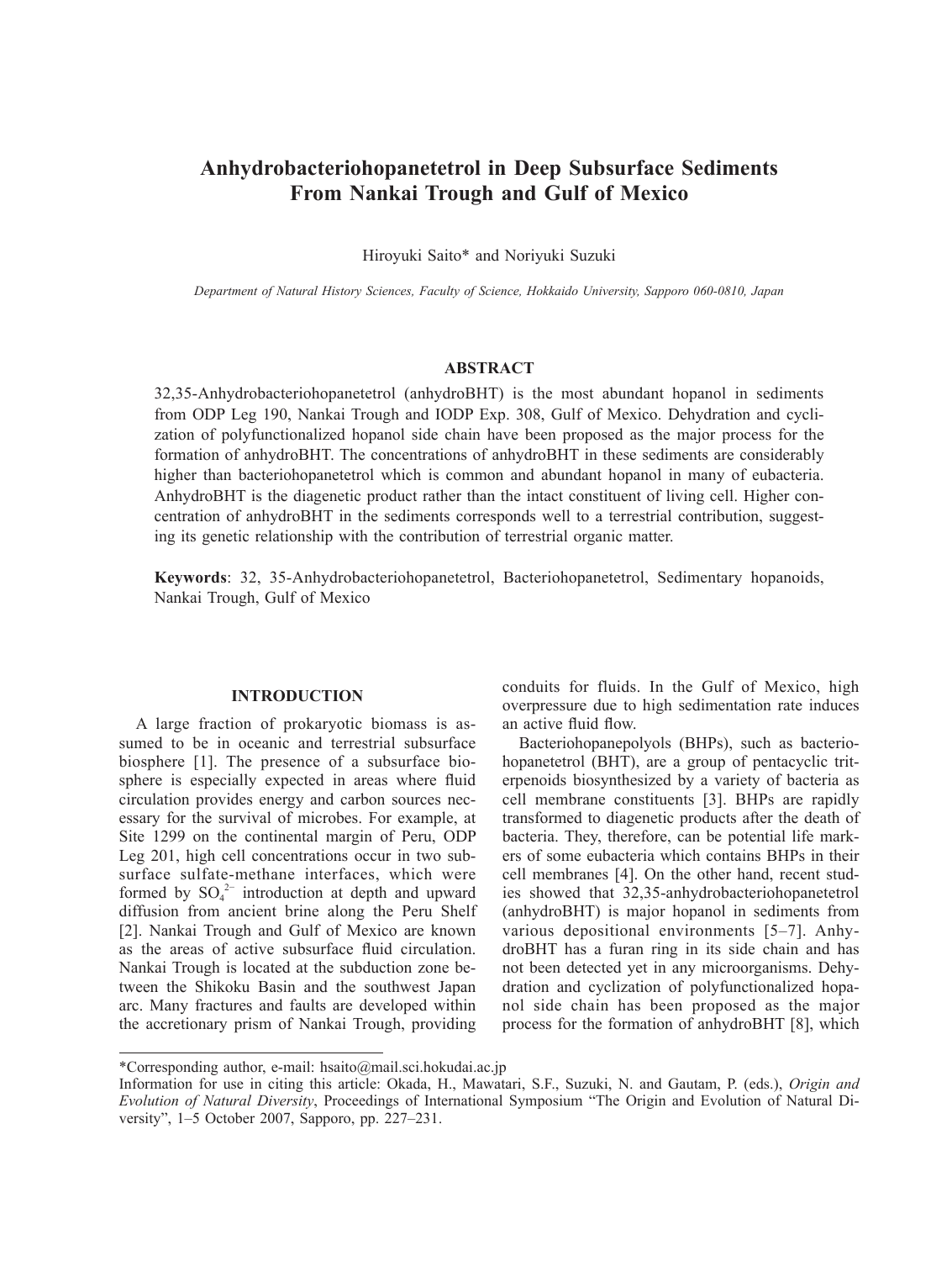is closely related to the fate of BHPs in sediments. In the present study, the possible origin of anhydroBHT in sediments from Nankai Trough (ODP Leg 190) and Gulf of Mexico (IODP Exp. 308) was investigated.

### **MATERIALS AND METHODS**

Sediment samples were collected from the borehole at Site 1178 in the Nankai Trough during of the ODP Leg 190 in 2000 (Fig. 1) The drilling at Site 1178 penetrated both slope sediments and accreted sediments to a depth of ca. 680 meter below seafloor (mbsf). The sediments are characterized by predominantly abundant sand and silt turbidites in the accreted sediments below 200 mbsf. The geological age of the sediments ranges from late Miocene to Holocene (Fig. 2). We also used the sample collected from Gulf of Mexico. Drilling was conducted in two different depositional environments during Exp. 308 of the IODP in 2005 (Fig. 1). Brazos-Trinity (BT) Basin #4 is a classic area for analysis of ponded turbidite depositional environments [9]. Site U1319 is located on the southern flank of the basin where turbidite deposits are more condensed relative to Site 1321, which is in the center of the basin. Ursa Basin mainly consists of continental slope sediments. Site U1324 is the westernmost site drilled in the Ursa Basin during Exp. 308. Schematic geologic columns of boreholes at both sites in the Gulf of Mexico are shown in Fig. 3. Subunits IB, ID and IF at Site U1324 are composed of tilted, contorted and faulted beds. These intervals have been remobilized downslope and they are thus interpreted as mass transport depositions [9]. The relatively mild deformation observed in these subunits indicates that they



**Fig. 1** Location map of (a) ODP Leg 190 in Nankai Trough, and (b) IODP Exp. 308 in Gulf of Mexico [9].



**Fig. 2** Depth profiles of TOC, bishomohopanol, BHT and anhydroBHT in sediments from Nankai Trough, Site 1178. (solid circles = detected, open circles = not detected)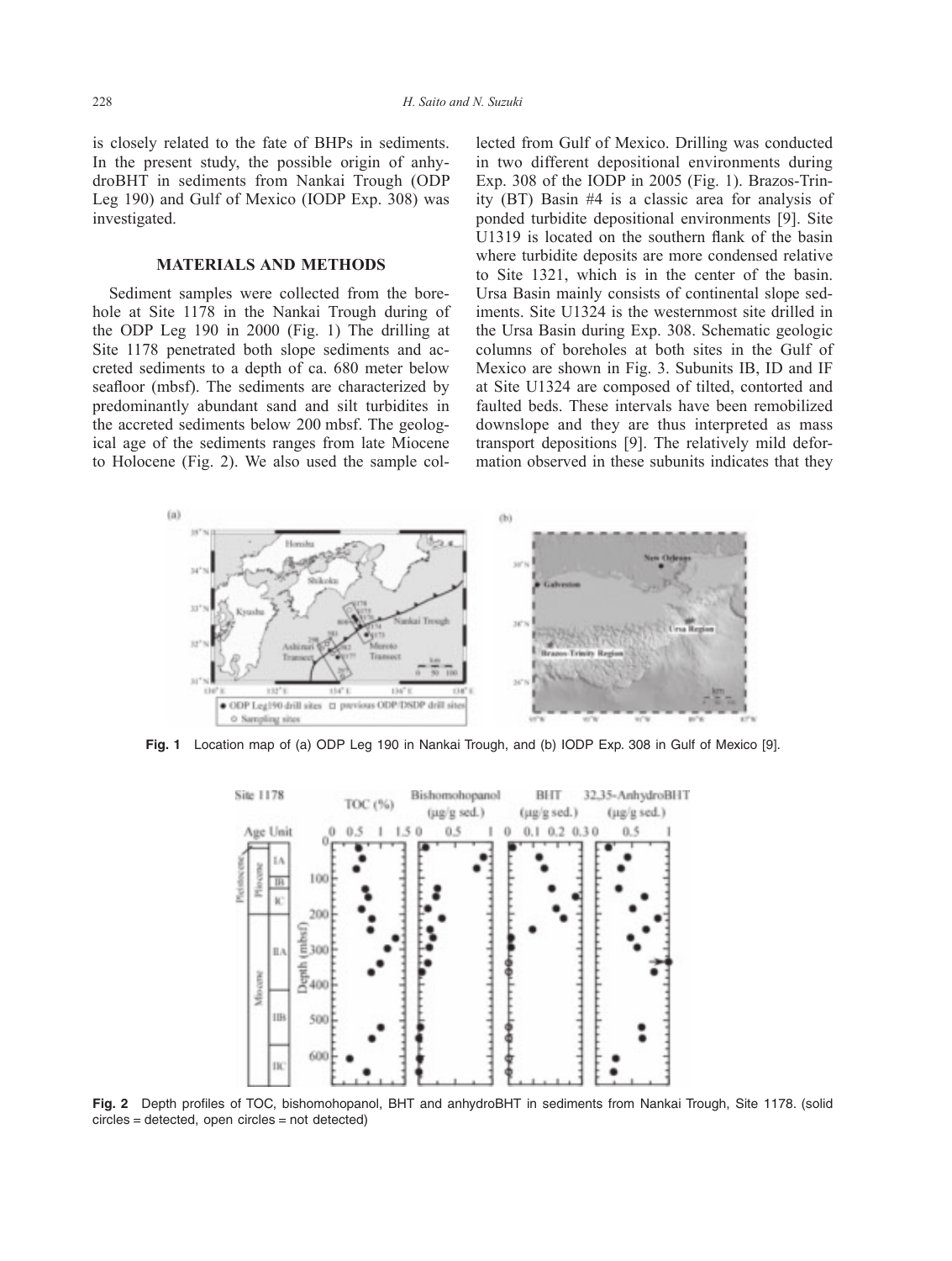have remained relatively intact during transport and probably have not moved significant distances from the location of their original deposition [9]. Therefore, the mass transport depositions at Site U1324 do not seriously affect the distribution of sedimentary organic matter. In the present study, the sediment samples from ODP Leg 190, Site 1178 and IODP Exp. 308, Sites U1319 and U1324 were used for hopanol analyses.

The analytical methods employed in the present study have been described elsewhere [4]. A brief outline of analytical procedure is given here. The sediment samples were freeze-dried, then extracted with dichloromethane/methanol. Total extract was saponified with 0.5N KOH/methanol solution. The neutral fraction was subjected to silica gel chromatography to obtain an alcohol fraction. The alcohol fraction was silylated with bis (trimethylsilyl) trifluoroacetamide (BSTFA) prior to analysis. Derivatized

hopanols were analyzed using gas chromatography (GC) and GC/mass spectrometry (GC/MS). GC was performed using a Hewlett Packard 6890 instrument equipped with a fused silica capillary column (DB-5HT, 30 m x 0.25 mm i. d.). GC/MS was carried out using a Hewlett Packard 6890 instrument equipped with the same capillary column and linked to a HP5973 mass selective detector (MSD). Hopanoids were identified from mass spectra (m/z 50–750) for the samples and comparison with published mass spectra. Concentrations of each compound were determined from peak area comparison with those of internal standards  $(n-C_{36}H_{74}$  and  $n-C_{40}H_{82})$ . The response factor of individual compounds relative to the standard was assumed to be 1.0.

### **RESULTS AND DISCUSSION**

The structure of anhydroBHT was initially as-



**Fig. 3** Depth profiles of TOC, bishomohopanol, BHT and anhydroBHT in sediments from Sites U1319 and U1324, Gulf of Mexico. The sample description is given in more detail by [9]. (Solid circles = detected, open circles = not detected)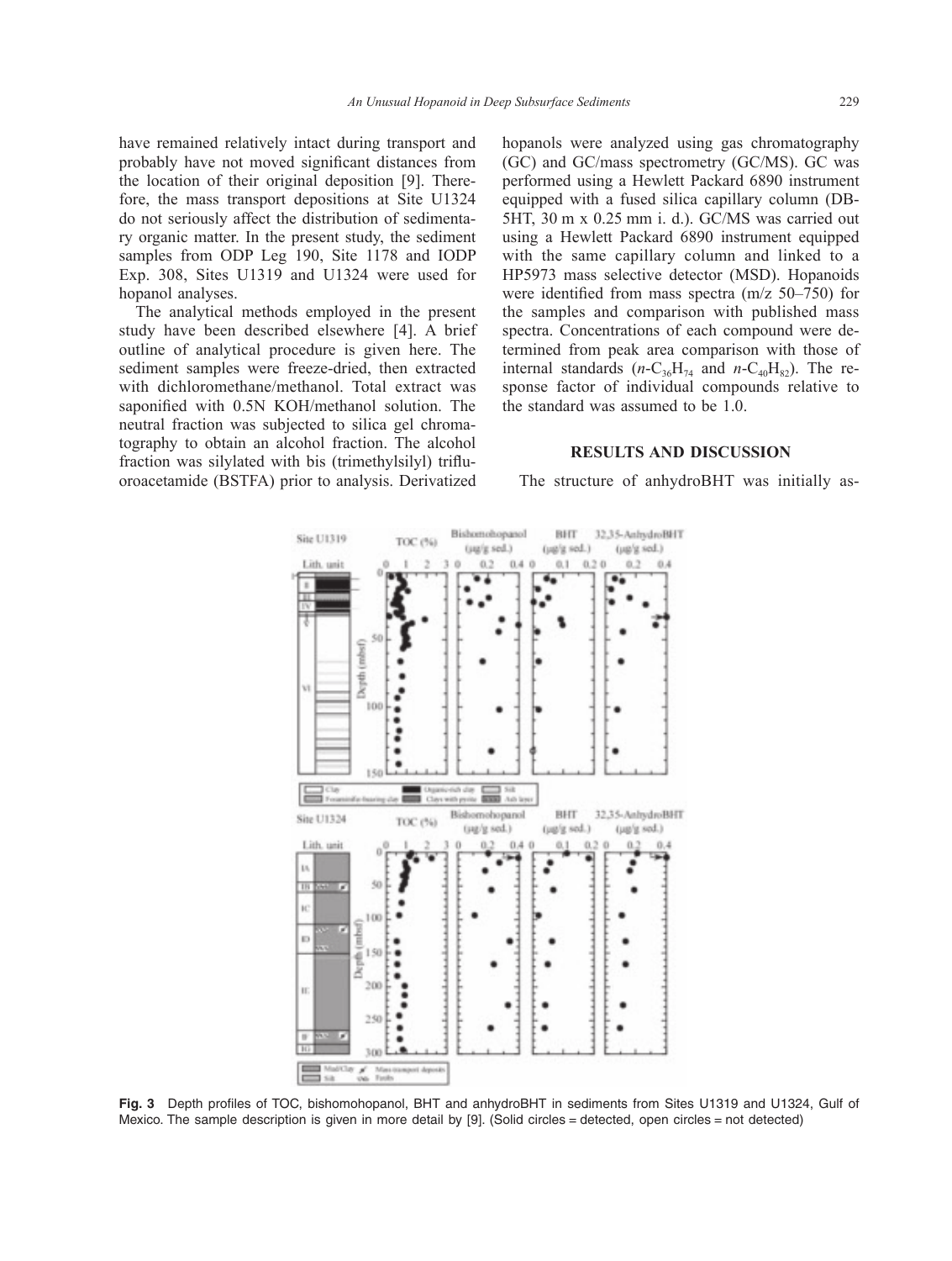signed as a  $C_{35}$  hopane keto-diol from the mass spectra [5]. However, recent studies using 1D and 2D <sup>1</sup>H NMR spectroscopy have confirmed the correct structure [10–11]. The anhydroBHT has been reported in various types of marine and non-marine sediments [7]. It has been also found in sedimentary rocks of Jurassic age [11–12] and in marine deep subsurface sediments down to more than 500 m depth [6–7]. The biological sources of anhydroBHT, however, remain to be elucidated. The pathways involved in its formation are proposed as shown in Fig. 4: (1) cyclization of the polyfunctionalized side chains of the commonly occurring BHPs, biologically mediated by bacteria and/or due to acid catalyzed diagenetic transformation [8]; (2) via a hypothetical intermediates in the biosynthetic pathway of BHPs and ribosylhopane. Ribosylhopane, having a similar structure to anhydroBHT, has not been found in organisms. Adenosylhopane and the related lactone derivative found in cultured organisms [13–14] have been proposed as biosynthetic intermediates of anhydroBHT [10]. Adenosylhopane could be associated with either biosynthetic or diagenetic formation of anhydroBHT via the reductive removal of the adenine group in adenosylhopane [10]. However, intermediates within the living cell would be quickly transformed by biosynthetic reaction, and the residence time where intermediates remain non-active may be very short. The concentrations of anhydroBHT in the sediments from the Nankai Trough and the Gulf of Mexico are considerably higher than BHT which is common and abundant BHP in bacteria, suggesting that anhydroBHT is the diagenetic product rather than the intact constituent of living cell.

The silylated BHPs detected in the present study comprise trishomohopanediol, BHT and anhydro-BHT. In Nankai Trough, the concentration of BHT increases with depth in the upper 200 m, then decreases to be below the detection limit at 340 mbsf. While that of anhydroBHT increases with depth in the uppermost 400 m. Such an increase is especially apparent in Subunit IIA characterized by abundant turbidite layers. Mudstones from the Subunit IIA are correspondingly characterized by high TOC content, high C/N ratio, high concentrations of plant-derived long chain *n*-alkanes, *n*-alkanoic acids and *n*alkanols, a high terrigenous to aquatic (H/L) ratio and abundant turbidite layers, revealing it to be rich in terrestrial organic matter [15]. Higher concentration of anhydroBHT in the Subunit IIA strongly suggests its genetic relationship with the contribution of terrestrial organic matter. BHT is the most plausible precursor of anhydroBHT as discussed above. Significant amount of BHT was detected in sediments down to 200 mbsf (Figs. 2 and 3). If the dehydration and cyclization of side chain in BHT effectively proceed in water saturated sediments, the formation of anhydroBHT can of course occur within sediments. However, the formation of anhydroBHT in sediments after the deposition is not necessarily a major process, since the concentration of anhydroBHT is generally much higher than BHT as shown in Figs. 2 and 3.

The concentration of anhydroBHT is constant throughout the hole at Site U1319 except for high concentrations at 23.7, 34.5 and 39.0 mbsf (Fig. 3). The concentrations of bishomohopanol and BHT are also high at 34.5 and 39.0 mbsf but not at 23.7 mbsf. Lithostratigraphic Unit IV from 23.5 to 29.5 mbsf, characterized by clay with very fine sand laminae, records the pulse of turbidite input to the BT basin [9]. The spike of anhydroBHT at 23.7 mbsf, therefore, suggests the contribution of terrestrial material. BHT decreases with depth and is below the detection limit at 133 mbsf. At Site U1324, the depth profile of anhydroBHT is similar to that of BHT. High concentration of anhydroBHT in sediment at



**Fig. 4** Proposed synthetic pathway of 32,35-anhydrobacteriohopantetrol. (a) Cyclization of polyfunctionalized hopanoid side chain by diagenetic transformation or microbial mediation [8]. (b) Reductive removal of the adenine of adenosylhopane or reduction of the acetalfunction of ribosylhopane [10].